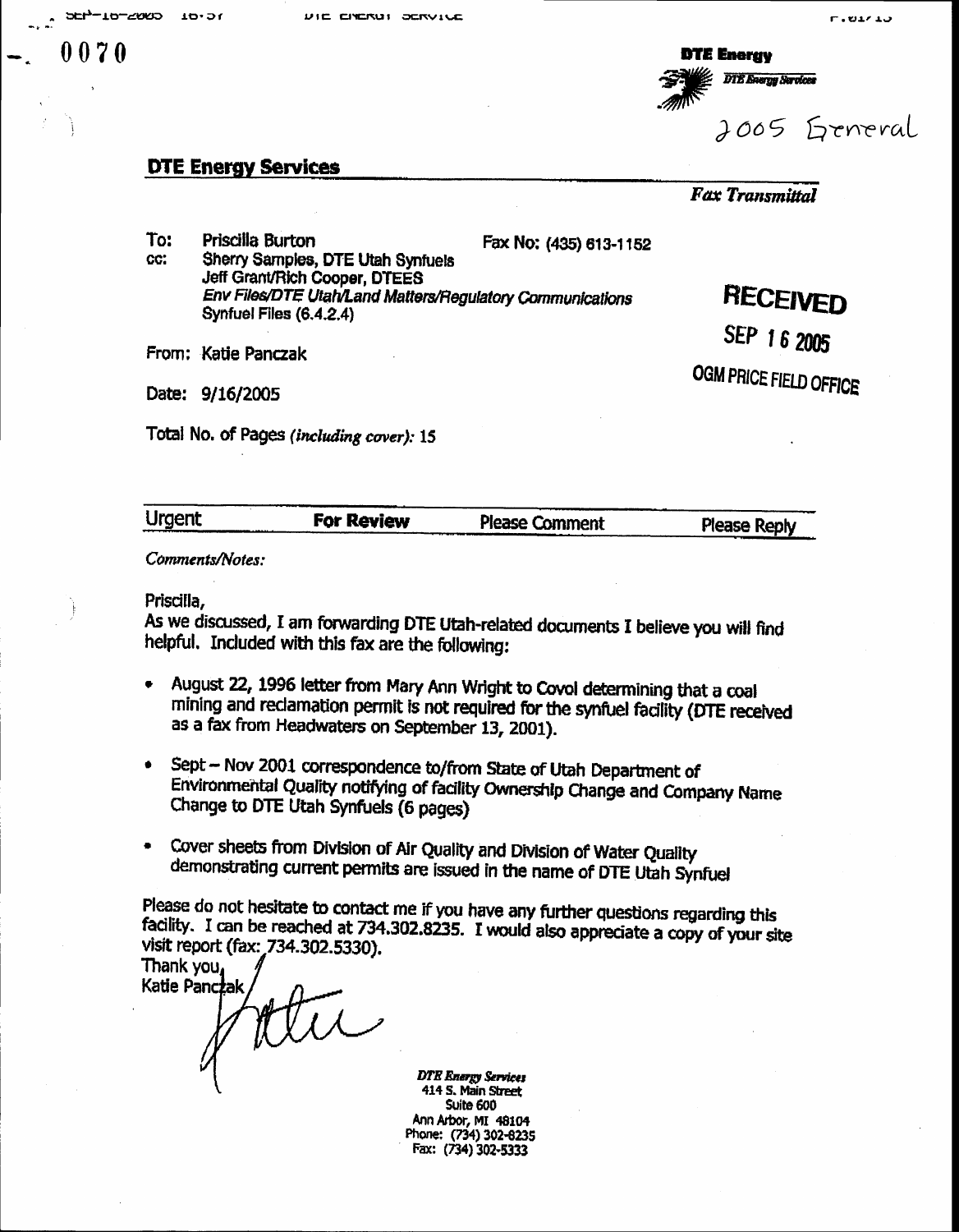SEP-16-2005 16:57 DIE ENERGY SERVILLE

Capital Company óct-Ź5-96 Ol:12P Log?



OURCES **DEPARTMENT OF N** DIVISION OF OIL, GAS AND MINING

Michael Q. Leawitt Coversar Ted Stawart<br>Exemive Diretter James W. Carter Division Director **355 Wast Horth Terrole** 3 Triad Contar, Salta 350 San Lake City, Uran 8418041203 801-338-5343 201-358-3244 (Far) FEI-320-3318 (TDD)

**August 22, 1996** 

Steve Brown, P.E. Vice President Engineering/Construction COVOL 3280 No. Fromage Road Lehi, Utah 84043

#### Response to July 11, 1996 Letter Re:

Dear Mr. Brown:

This letter is in response to your letter of July 11, 1996 about whether or not the proposed activity by COVOL Technologies will require a permit under the Utah Coal Regularory Program. It is the Division's understanding that coal fines, i.e. "coal" is being converted from the "fines" to a "briquette" with no waste being generated. If this is the case, then no coal mining and reclamation permit is required.

However, if coal waste (e.g. slurry or coarse refuse) is used as the source material to be processed and waste is generated, a mining and reclamation permit could be required. Additionally if any other facts change from those identified by Covol or discovered by the Division, a permit may be required. Mining of the coal waste at the host site would also need to be addressed through the coal regulatory process.

If you require further clarification or have any questions, please let me know.

Sineerelv. ight Mary Ann

Associate Director of Mining

Enclosure

La-off Braston Pamela Gruppevholdine Darwn Haddocy los Hamer PFO

**1 687-2795**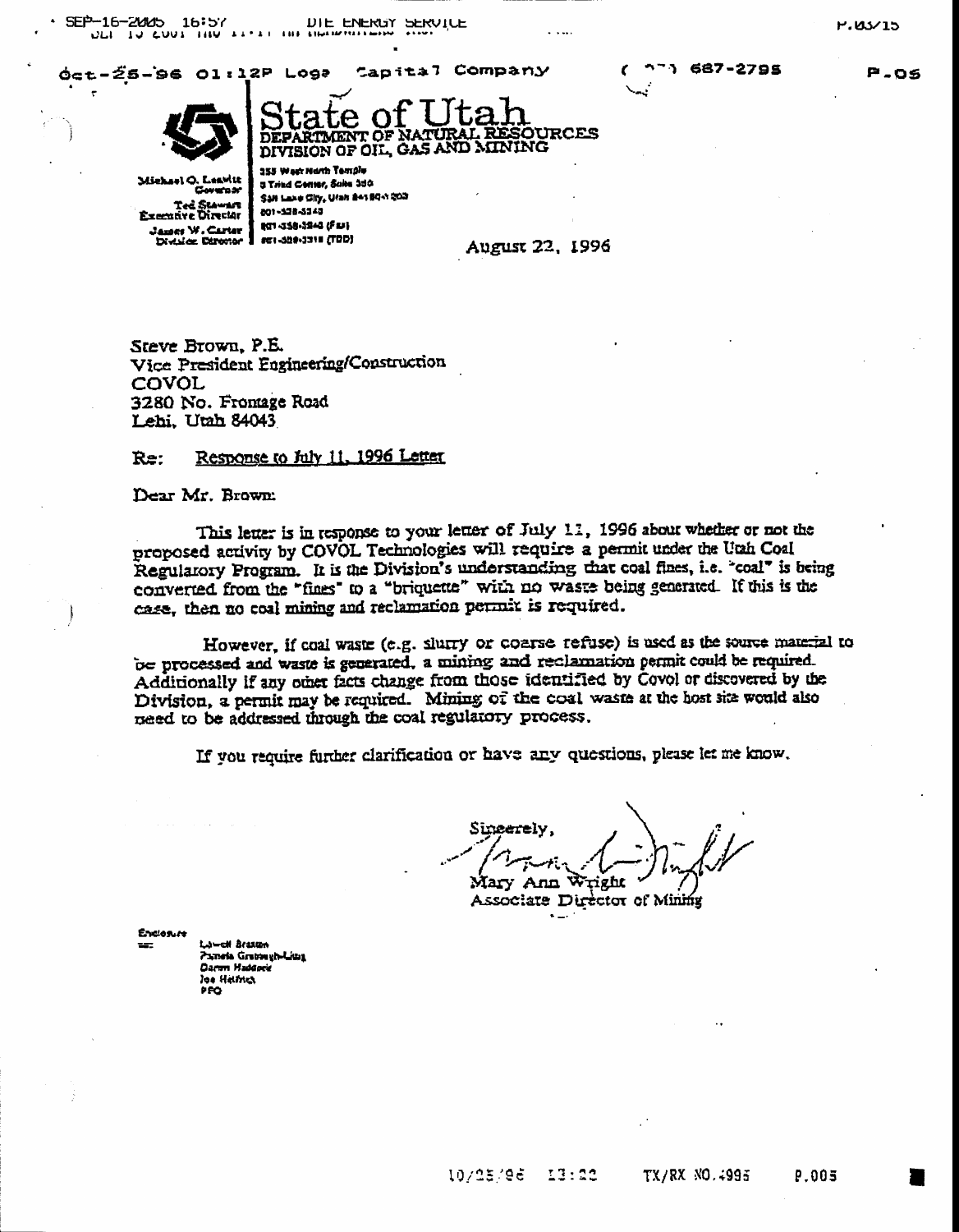THE THE ENERGY DERVICE שבו' -10-2000  $10.56$ ULT IN CUVE

Oct-25-96 ol:12P Logar Tapital Company



**OURCES DIVISION OF OIL, GAS AND MINING** 

Mich as Vitt Carara ar Ted Stewart mava Director James W. Carter Division Dire حصاء

355 West North Temple 3 Triad Center, Suite 330 Son Lake City, Ulah 84180-1203 801-534-5340 pat -ass-sum (Fax) 891-538-5319 (TDD)

August 22, 1996

TO: File Daron R. Haddock, Permit Supervisor **FROM:** 

Proposed Coal Fines Extrusion/Briquetting Facility. Covol Technologies. Inc., RÉ: Carbon County, Utah

#### synopsis

On July 11, 1996 the Division received a proposal from Covol Technologies which discusses the installation of a coal fines extrusion/briquetting facility in Carbon County. Their plans are to use waste coal fines from coal mining and processing operations as raw materials in the production of coal pellets. Covoi feels that this activity would not fall under the purview of the Utah Coal Regulatory Program and has asked for the Division's concurrence.

This memo is an analysis of the proposal and provides findings which will enable the Division to determine the permitting requirements for this type of facility.

### **ANALYSIS**

Under the Utah Coal Regulatory Program it is necessary for anyone who engages in or carries out any coal mining and reclamation operations to first obtain a permit (R645-300-112.400). The question that must then be asked is, whether or not the Covol activity constitutes "coal mining and reclamation operations"?

This term is defined at R645-100-200 as follows:

"Goal Mining and Reclamation Operations" means (a) activities conducted on the surface of lands in connection with a furnate eral mine or, subject to the requirements of Sexion 40-10-12 of the Act, surface coal mining and reclamation operations and surface impacts incident is an untarground coal mine. the products of which enter commerce or the operations of which directly or indirectly affect interstate commence. Such acavities include all activities necessary and incidental to the reclamation of the operations, excavance for the purpose of abiaining coal including such commen methods as contrast. strip, auger, mountaintop removal, box zur, upon pit, and area mining; the use of explosives and blacting;

P.O6

**F.04/15**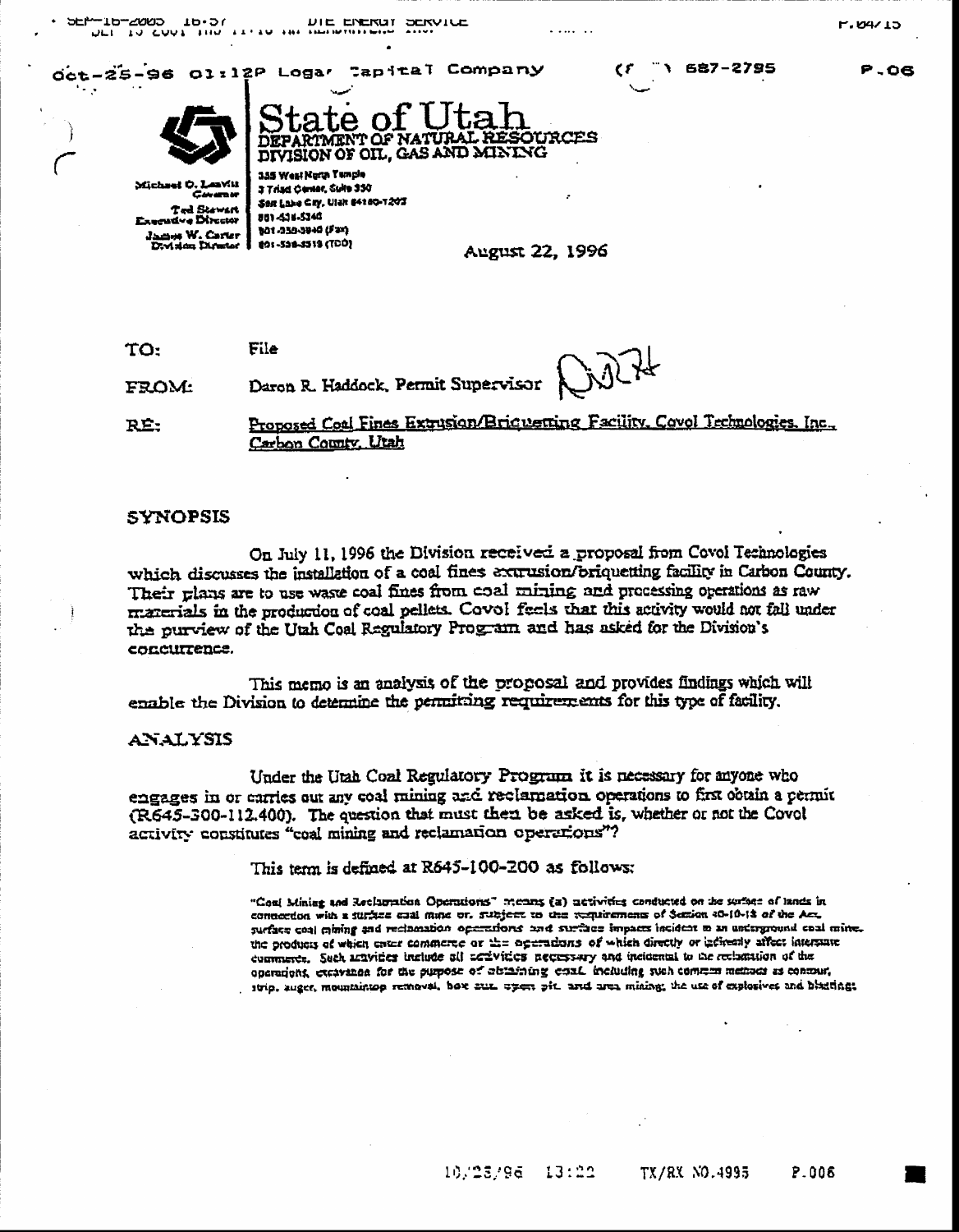أتلخز

**P.OZ** 

 $P.05/15$ 

Oct-25-96 01:13P Logar Capital Company

Page 2 Memo - Covol Technologies, Inc. August 22, 1996

in-sim distillation; or recorting, leaching, or other chemical or physical processing; and the cleaning, concentrating, or other processing or preparation of ereal. Such activities also include the loading of cost for interstate commerce as or near the milite site. Provided, these activities do not lackede the extraction of coal iscidental to the extraction of other minerals, where coal does not exerci 16-23 percent of the tonange of miserals removed for purposes of commercial use or sale, or coal exploration subject to Section 40-10-8 of the Act; and provided further, that excavation for the purpose of comining coal includes extraction of coal from coal reruses piles: and (b) the areas upon which the setivities described under part (a) of this definition occur or where such zerivities disturb the natural land surface. These areas will also include any adjacent land the use of which is incidental to any such activities, all lands affected by the construction of new reads or the improvement or use of existing reads to gain access to the six of those acrivities and for haulage and excavation, worklags, impoundments, dams, venulation shifts, engywayi, mfuye banks, dumps, stock:piles, averburden piles, spoil banks, enlin tanks, tallings, holes or depressions, repair areas, storage areas. processing areas, shipping areas, and other areas upon which are shed structures, facilides, or other property or material on the surface resulting from or insident to fhose amovities.

#### Covol describes their activity as follows:

The facility will utilize Covol's patented process to cenvert approximately 400,000 mas of coal fines per year into a synthetic fuel similar to run-ox-caline cast. The facility will cansist of a power screen to remove any oversize material from the coal fines and then the fines will be stored in a storage silo. The materials will then be mixed with water and Covol's patented binder and then either briquened or extruded into aclien. The materials will does be thermally dried to meet finish product moisture requirements and harden the mustical for handeling guagenes. The material will then be mixed with the oversized material and stockpiled until it is either trucked or shipped by rad to the end user.

At first reading it would appear that Covol's proposed activity would fall under the chemical or physical processing of coal criteria found in the above definition and would require permitting. However, a closer look at the definition reveals that in order for the activity to be considered Coal Mining and Reclarmation Operations it would have to be conducted "in connection with" a coal mine.

No definition of "in connection with" has been given since it is felt that each regulatory authority must have discretion in order to make valid decisions about the applicability of the performance standards of SMCRA in individual cases.

The preambles to Federal Rules 30 CFR parts 785 and 827 (November 22, 1988 Federal Register) provide important insight for how to determine if a precessing plant is being operated in connection with a coal mine.

The following statements should be considered when determining whether a facility is operating "in connection wit" a coal mine:

"OSM is only requiring regulatory authorities to extend their permit  $\mathbf{D}$ requirements as far into the stream: of commerce as those activities over which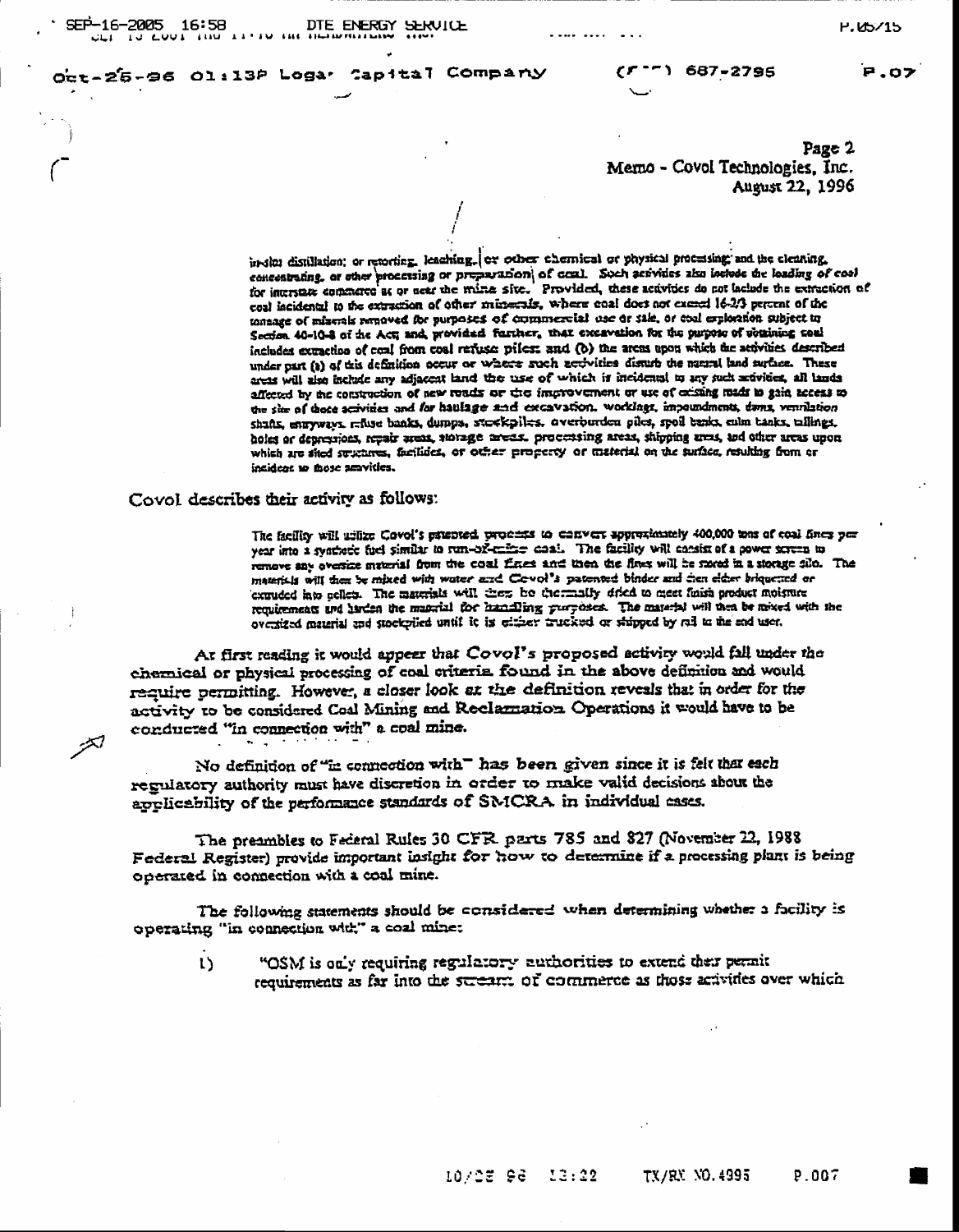SEP-16-2005 16:58 DIE ENERGT SERVICE SEP-13-2001 INU 11.10 MH REHUWRIERS HW.

 $\sim 10^{11}$ 

Oct-25-96 Ol:13P Logar Capital Company

 $(5.22)$  687-2795

P.OB

Page 3 Memo - Covol Technologies, Inc. August 23, 1996

mine operators and coal handlers who directly serve them, such as coal processors, bave or could have control of operations."

- 2) The element of proximity is a valid consideration in determining whether a facility is regulated. (Activities at the site of a mine would be pennitted.)
- 3) Coal preparation facilities which are being operated only in comection with another industrial facility, such as a power plant do not operate in connection with a mine and are not subject to regulation.
- Does the facility have a useful life independent of the specific mine or mines 4) which it serves?
- Coal preparation facilities operated by retail sales dealers tend to be closely 5) linked to end users and are generally not considered operating in connection with a coal mine.
- O. Functional or economical relationships with a mine should be considered when making a "in connection with" determination. (Does the facility receive a significant portion of their coal from a mine? Does the facility receive a significant portion of the output from a mine? Does the facility have an economic relationship with a mixe?)

#### FINDINGS:

 $\Lambda$ 

- Covol Technologies Inc. does not own, organic or control any coal mining I) operation
- $Z$ Covol's facility is not located at the site of a mine.
- 3) The briquetting or extrusion of pellets for use as an industrial fuel seems to be more closely associated to an industrial or end use than to mining.
- 4) Covol's facility would not service any specific mine but could receive its raw materials from various sources and operate independent of any given mine.
- \$). Covel would be acting similar to a retail sales dealer by purchasing coal fines from various enrities and then markening and selling their end groduct under the Covoi name.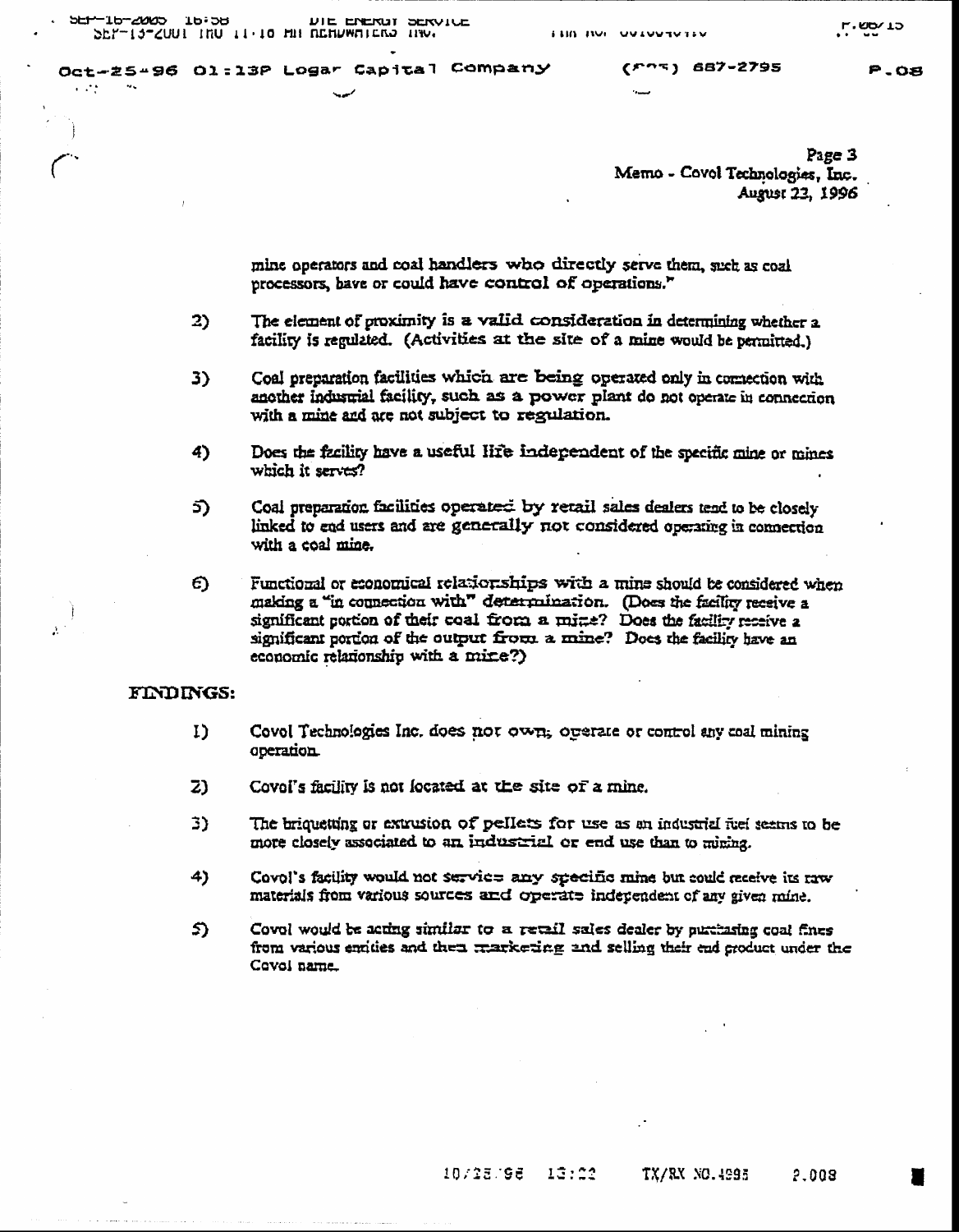-16-2005 16:58 DTE ENERGY SERVICE SEP-16-2005 16:58

Odt-25-96 Ol:14P Logar "apital Company

المسدد

P.O9

Page 4 Memo - Covol Technologies, Inc. August 22, 1996

There does not appear to be a functional or economic tie between Covol and 6) any given mine. Covol indicates in the July 11, 1996 letter that their plant is not directly associated with mining. Covol's process is not necessary for any of the mines to continue operating. Covol might receive a significant amount of their source material from a particular mine but would not be ned to that mine. The raw material could come from a variety of different sources.

#### CONCLUSION:

The proposed Covol serivity is not being done "in connection with" a coal mine. As such it would not require permitting under the Utah Coal Regulatory Program since it is not considered coal mining and reclamation operations.

If the nanne of Covol's activity changes, revised findings or other conclusions may be nemessary. Should Covol become associated with a mine or involved in the ownership or control of a mining entity or conduct mining activity such as extraction of coal from refuse piles or excavation for the purpose of obtaining coal they would certainly fall under the purview of the Coal Regulatory Program.

O:\FINDING.COV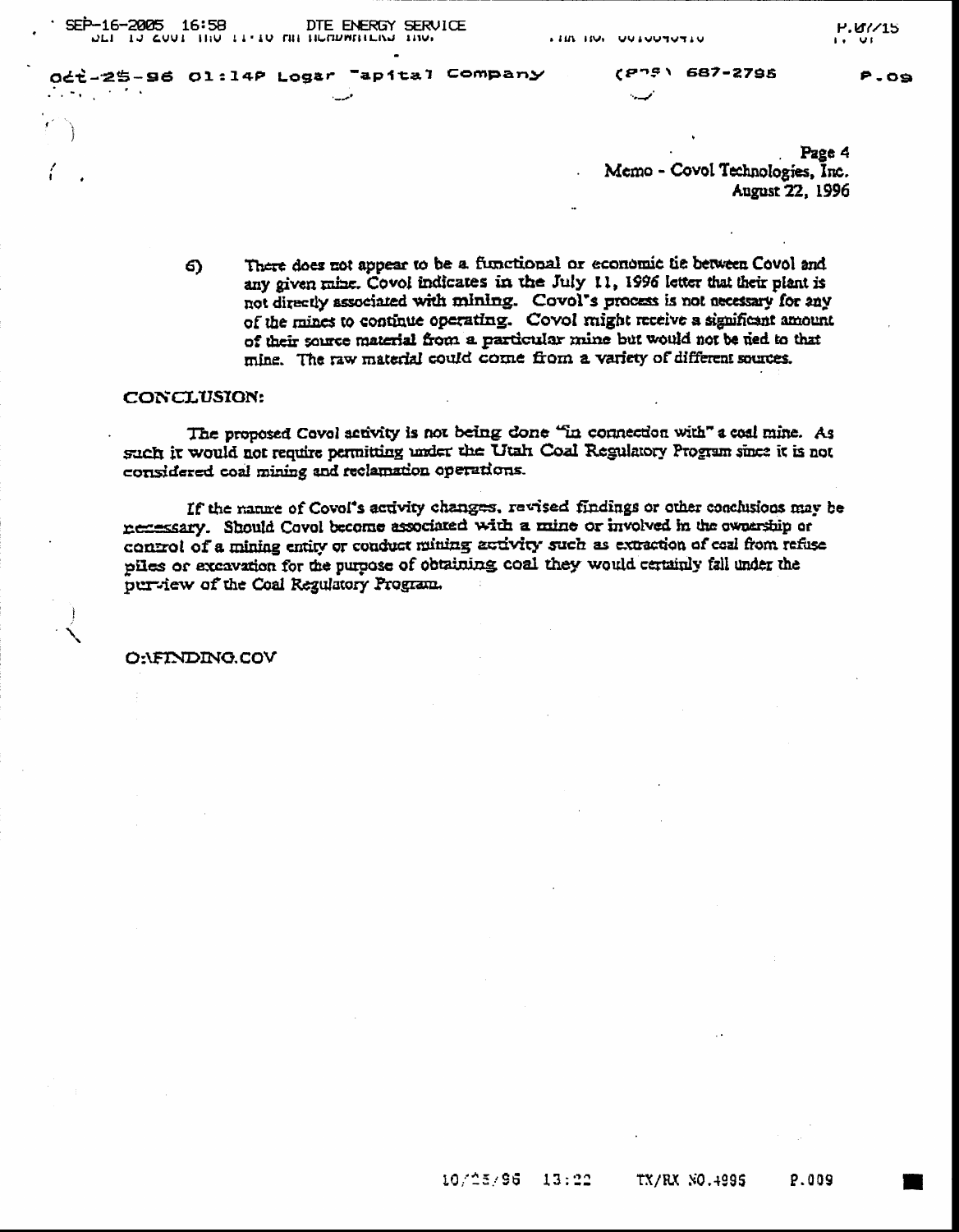| 562-16-2000<br>16.09                                   | DIE ENERUI SERVILE<br><b>State of Utah</b><br>DEPARTMENT OF ENVIRONMENTAL QUALITY<br>DIVISION OF AIR QUALITY             | . טסאנ<br>snWur |
|--------------------------------------------------------|--------------------------------------------------------------------------------------------------------------------------|-----------------|
| Michael O. Leavitt<br>$\cdots$ Coverage $\cdots$       | . 150 North 1950 West .<br><b>TUP.O. Box 144820</b>                                                                      |                 |
| Dianne R. Nielson, Ph.D.,<br><b>Executive Director</b> | Salt Lake City, Utah 84114-4820<br>ින් මිල්ලන් පාර්ලික විශේෂ විද්යාලයේ දෙන් පිළිබඳ දිනේ විය. මෙය<br>7801) 536-4000 Voice |                 |
| Richard W. Sprott<br>Director                          | (801) 536-4099 Fax<br>(801) 536-4414 T.D.D.<br>Wahi ummi dan shate ni no                                                 |                 |

DAOE-928-01

November 5, 2001

**Katherine Panczak** Manager of Environmental Affairs **DTE Energy Services** 414 South Main Street Suite 600 Ann Arbor, MI 48104

RE: Notification of Company Name Change for the Approval Order (AO) Project code: N1819-003

DAQE-1192-97, dated December 22, 1997, for Carbon County Modification for New Equipment and **Production Increase** 

Dear Ms. Panczak:

This letter is in response to your submittals dated September 27, 2001 and October 22, 2001, requesting the name change for the holder of the above referenced AO. You are requesting that the name on the AO be "DTE Utah Synfuels, L.L.C." The current company name on the above referenced AO is "Covol Technologies, Inc." At some point after 1997 the name of this source became "Headwaters, Inc.," but the name on the applicable AO was not changed at that time, or since. This current procedure corrects the situation. DTE Utah Synfuels, L.L.C.'s parent company is DTE Energy Services.

The Division of Air Quality has received the required Name Change Form - ic and determined it to be completely filled out.

As you requested in your letters, we have noted in our records and from this date forward the holder of the  $AO:$ 

DAQE-1192-97, dated December 22, 1997, for Carbon County Modification for New Equipment and **Production Increase** 

will be "DTE Utah Synfuels, L.L.C.," parent company "DTE Energy Services," instead of "Covol Technologies, Inc.," or "Headwaters, Inc."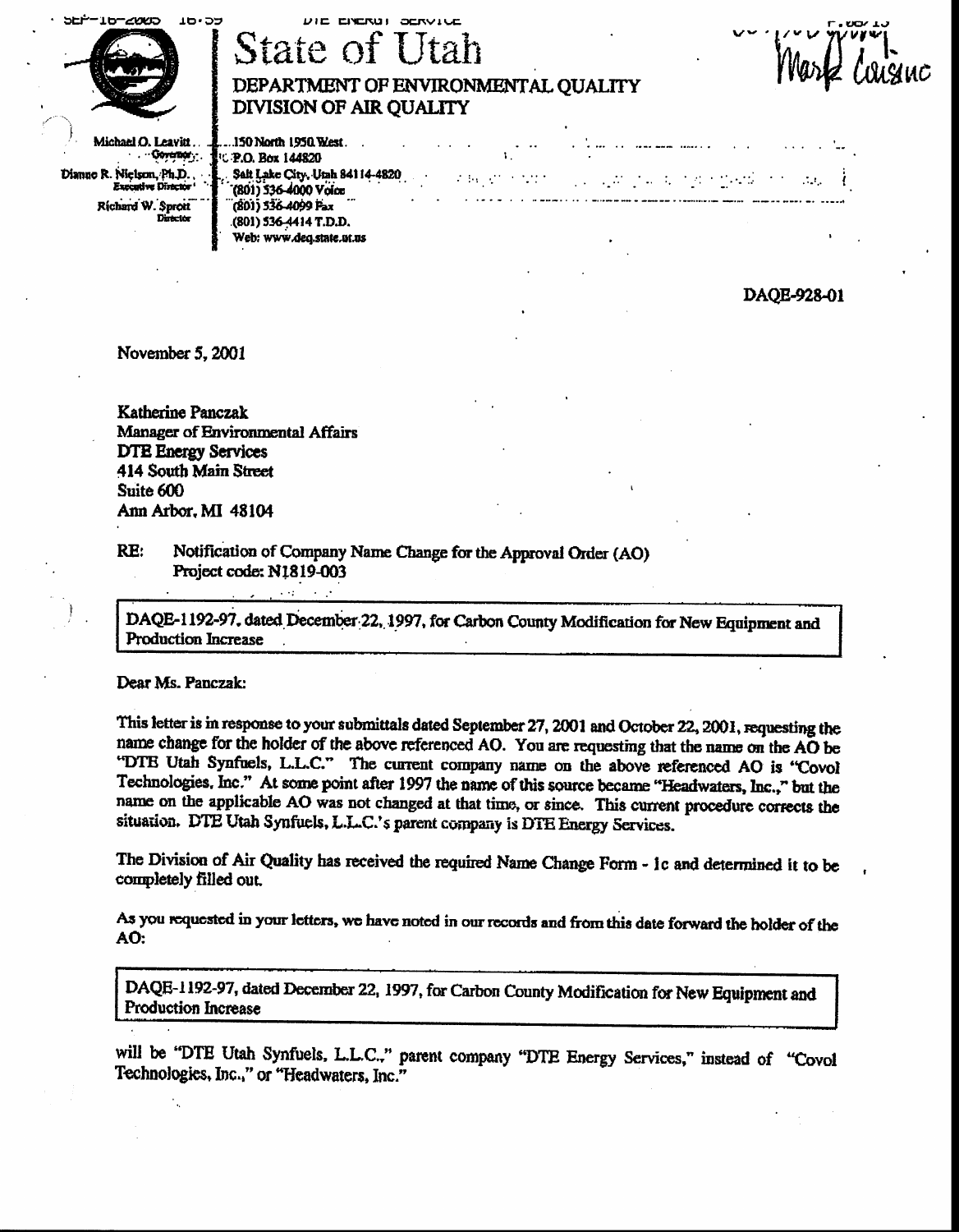DAQE-928-01 Page 2

The charge for the review done in making this change is a flat fee, as authorized by the legislature. Payment is due upon receipt of the invoice and payment should be sent to the Division of Air Quality.

Thank you for informing DAQ of this process and in advance for your payment. If you have any questions on this matter, please contact Mr. Timothy DeJulis at (801) 536-4012.

Sincerely,

Rick Sprott, Executive Secretary. Utah Air Quality Board

Rusty Ruly, Managey New Source Review Section

cc:

C.C. Patel Deborah McMurtrie Susan Weisenberg Tim Andrus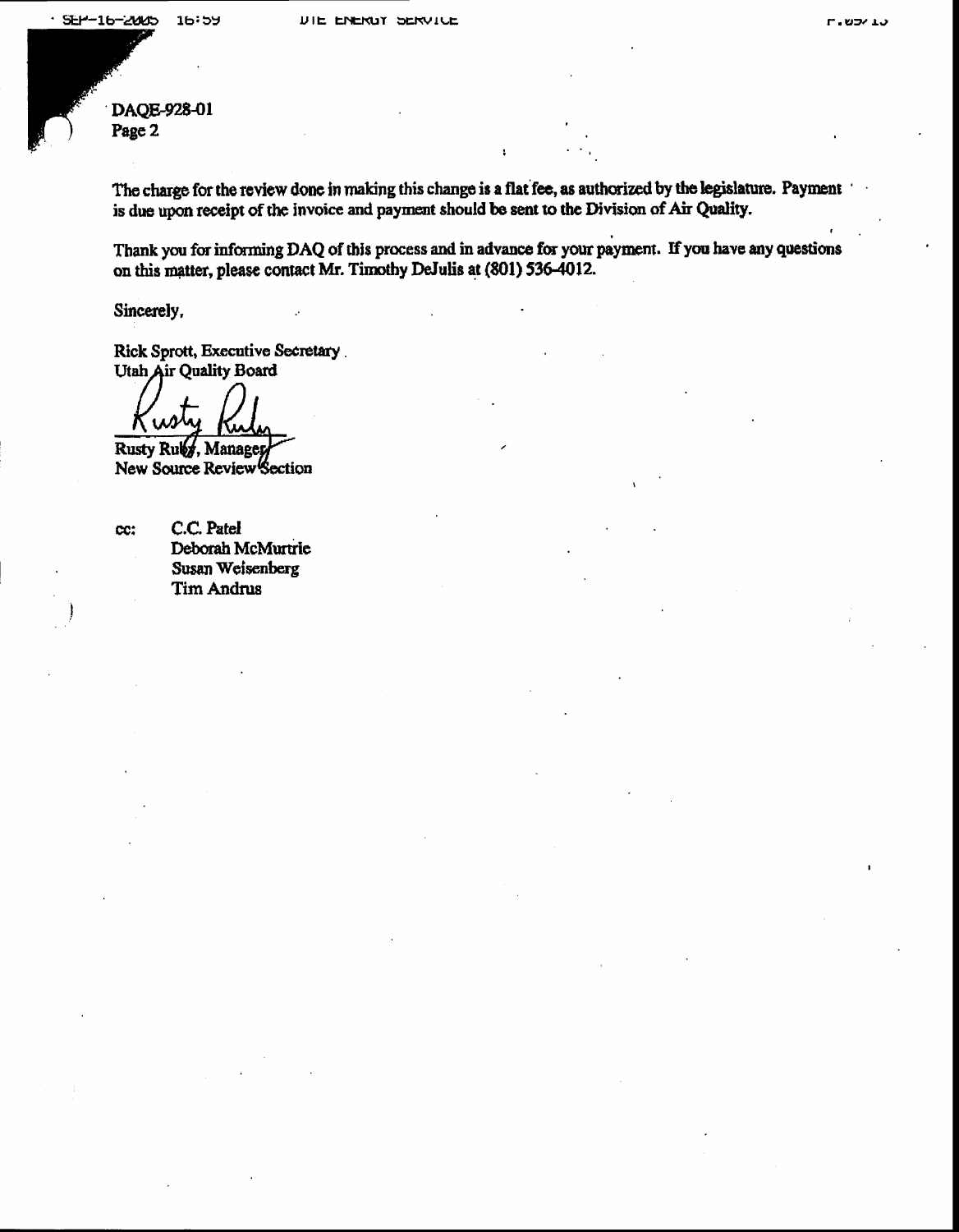P.10/15

414 S. Main St., Suite 600 Ann Arbor, Michigan 48104 Tel: (734) 302-4800 Fax: (734) 302-5333

**DTE Energy DTE Energy Services** 

### TRANSMITTAL:

| To:              | <b>State of Utah</b>                                                                                                               | Date:              |                                            | 10/22/01                             |
|------------------|------------------------------------------------------------------------------------------------------------------------------------|--------------------|--------------------------------------------|--------------------------------------|
|                  | Division of Air Quality                                                                                                            | Job No.:           |                                            |                                      |
|                  | 150 North 1950 West                                                                                                                |                    |                                            | Project Name: DTE Utah Synfuels, LLC |
|                  | PO Box 144820                                                                                                                      |                    |                                            |                                      |
|                  | Salt Lake City, UT 84114-4820                                                                                                      |                    |                                            |                                      |
| Attn:            | NSR-Name Change Notification                                                                                                       | Pages w/cover 4    |                                            |                                      |
| $\mathbf{C}$ :   | Layne Ashton - Headwaters                                                                                                          |                    |                                            |                                      |
|                  | Vicky Miller                                                                                                                       |                    |                                            |                                      |
| Ph #.            |                                                                                                                                    | From:              |                                            | <b>Katie Panczak</b>                 |
|                  |                                                                                                                                    |                    |                                            | 734-302-8235                         |
| $\text{Fax } #:$ |                                                                                                                                    |                    |                                            | <b>DTE Energy Services</b>           |
|                  |                                                                                                                                    |                    |                                            |                                      |
| Via:             | <b>USPS</b><br><b>Express Mail / Carrier</b>                                                                                       | Facsimile<br>Email |                                            |                                      |
|                  |                                                                                                                                    |                    |                                            |                                      |
| Action Required: | For your information<br>For your approval                                                                                          |                    | For your comment<br><b>Reply Requested</b> |                                      |
|                  | Attached is the Ownership Change / Company Name Change Notification<br>Request. Please feel free to contact me with any questions. |                    |                                            |                                      |

 $\ddot{\phantom{a}}$ 

Thanks, Kalie Panczak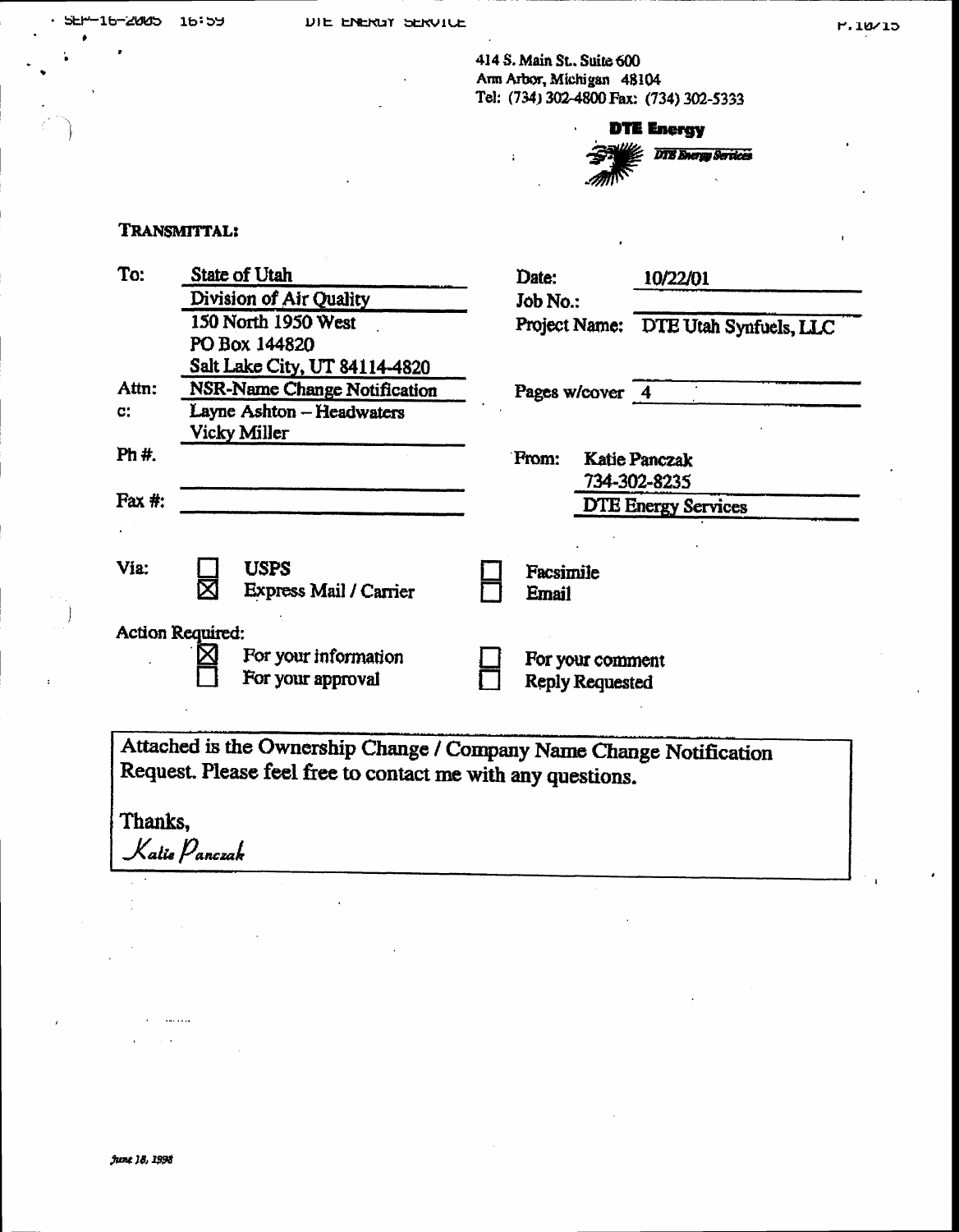

# Ownership Change/Company Name Change Notification

The following information is necessary before the Division will be able to make the name change you have requested. Please return this document within 30 days of receipt.

Please be aware that all records associated with this company will change to the new name unless you specifically indicate otherwise. The fee assessed for making these changes is authorized by the legislature for the actual time spent by the reviewer.

Note: If this name change is the result of a sale or acquisition, both the buyer & the seller must sign this doeument as proof of the closure of the agreement.

# Reason for Ownership Change/Company Name Change

**Company Name** 

| Current                             | Previous                                     |
|-------------------------------------|----------------------------------------------|
| DTE Utah Synfuels, LLC              | Headwaters Incorporated (Covol Technologies) |
| Parent Company: DTE Energy Services | Parent Company:                              |

Company Address

| Current             | Previous                  |
|---------------------|---------------------------|
| 414 S. Main Street  | 11778 South Election Road |
| Suite 600           | Suite 210                 |
| Ann Arbor, MI 48104 | Draper, Utah 84020        |

### Approval Orders Affected and Sites For Bach Approval Order

| Approval Order # (DAQE-XX-XXXX) | Site Name & Address (for each Approval Order) |
|---------------------------------|-----------------------------------------------|
| $DAQE - 1192 - 97$              | Carbon County Agglomeration Facility          |
|                                 | Price, UT                                     |
|                                 |                                               |
|                                 |                                               |

The undersigned, as an authorized representative of the company, acknowledges that the above information is correct, and requests that the company name change be made in all Air Quality records. Title V Responsible

Sunct DTE Utah Synfuels. Present.

ienature

Kent L. McCargar

VP & Chief Financial Officer Tide

Contact Name & Phone #: Katie Panczak Manager of Environmental Affairs  $(734)$  302-8235

Headwaters incorporated Previous Owner **Siens** Name

Title

Return to: State of Utah State of Luan<br>Division of Air Quality<br>Attn: NSR - Name Change Notification<br>150 North 1950 West<br>PO Box 144820<br>Salt Lub City Meab 24114,4920 Salt Lake City, Utah 84114-4820

N. GENERICAL Palame. frm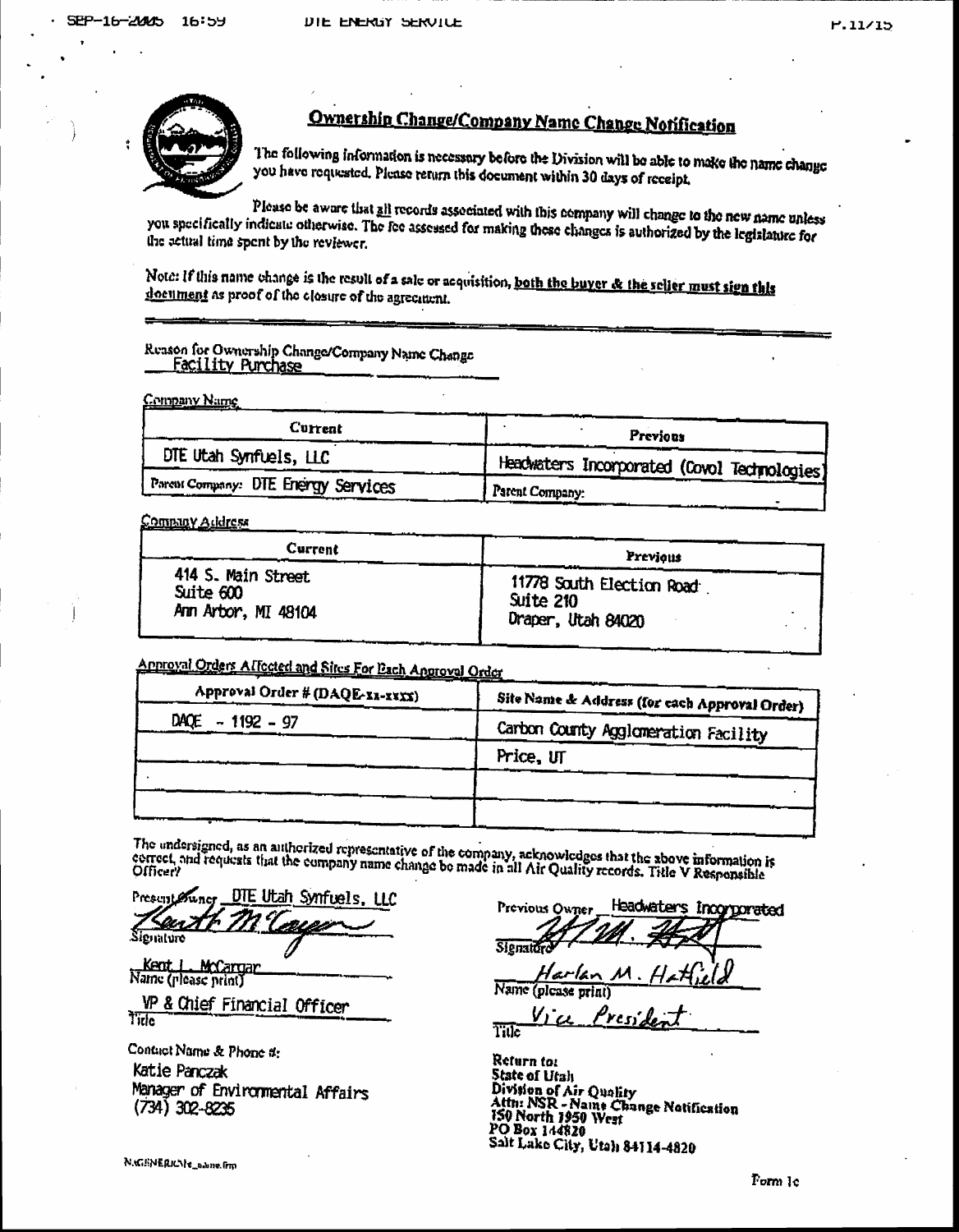$16 - 2005$  $1'$ 51

DIE ENERGY SERVILE

Department of Environmental Quality



Michael O. Leavitt Governor Dianne R. Nielson, Ph.D. **Executive Director** Richard W. Sprott ? Director

150 North 1950 West P.O. Box 144820 Salt Lake City, Utah 84114-4820 (801) 536-4099 Pax (801) 536-4414 T.D.D. www.dcq.utah.gov

Division of Air Quality

 $.12/15$ Uliquinal > Lego

### DAQE-AN1819005-03

**EECEIVED MAR** 

RECEIVEE

 $4$   $2h$ 

2003

ř

March 14, 2003

Katherine Panczak Manager of Environmental Affairs **DTE Utah Synfuels** 414 S Main St., Suite 600 Ann Arbor, Michigan 48104

Dear Ms. Panczak:

Approval Order: Modification of Approval Orders DAQE-0031-97 and DAQE-1192-97, By Re: Increasing Production, Carbon County - CDS SM; ATT, NSPS, HAPs, TITLE V MINOR Project Code: N1819-005

The attached document is the Approval Order (AO) for the above-referenced project.

Future correspondence on this Approval Order should include the engineer's name as well as the DAQE number as shown on the upper right-hand corner of this letter. Please direct any technical questions you may have on this project to Mr. Tim De Julis. He may be reached at (801)536-4012.

Sincerel

Richard W. Sprott, Executive Secretary Utah Air Quality Board

RWS:TD:re

CC: Southeastern Utah District Health Department Mike Owens, EPA Region VIII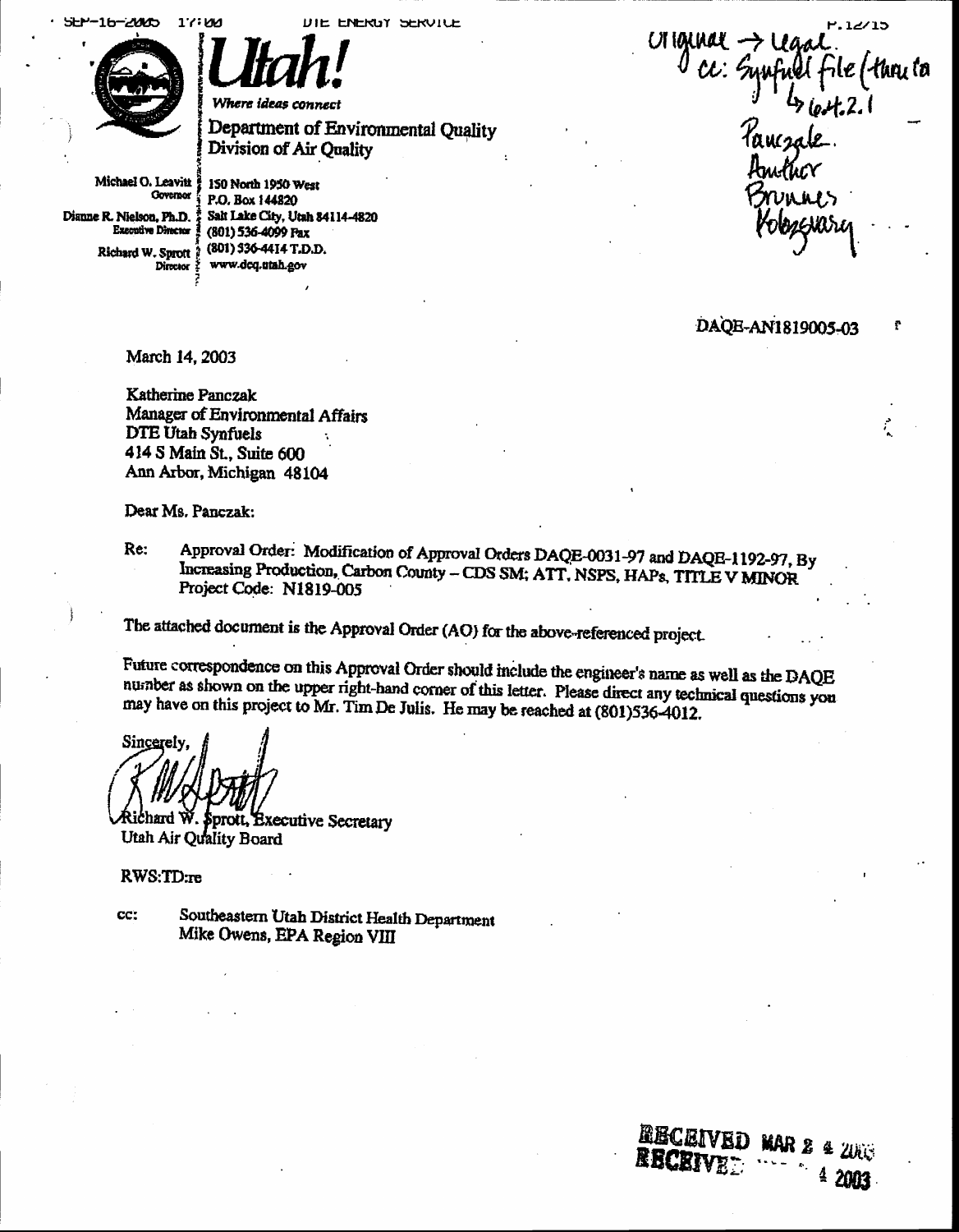### **STATE OF UTAH**

### **Department of Environmental Quality**

### **Division of Air Quality**

## APPROVAL ORDER: MODIFICATION OF APPROVAL ORDERS DAQE-0031-97 AND DAQE-1192-97, BY **INCREASING PRODUCTION**

Prepared By: Tim De Julis, Engineer  $(801) 536-4012$ Email:tdejulis@utah.gov

### **APPROVAL ORDER NUMBER**

### DAQE-AN1819005-03

Date: March 14, 2003

# DTE Utah Synfuels

Source Contact **Katherine Panczak** (734) 302-8235

**Richard W. Sprott Executive Secretary Utah Air Quality Board**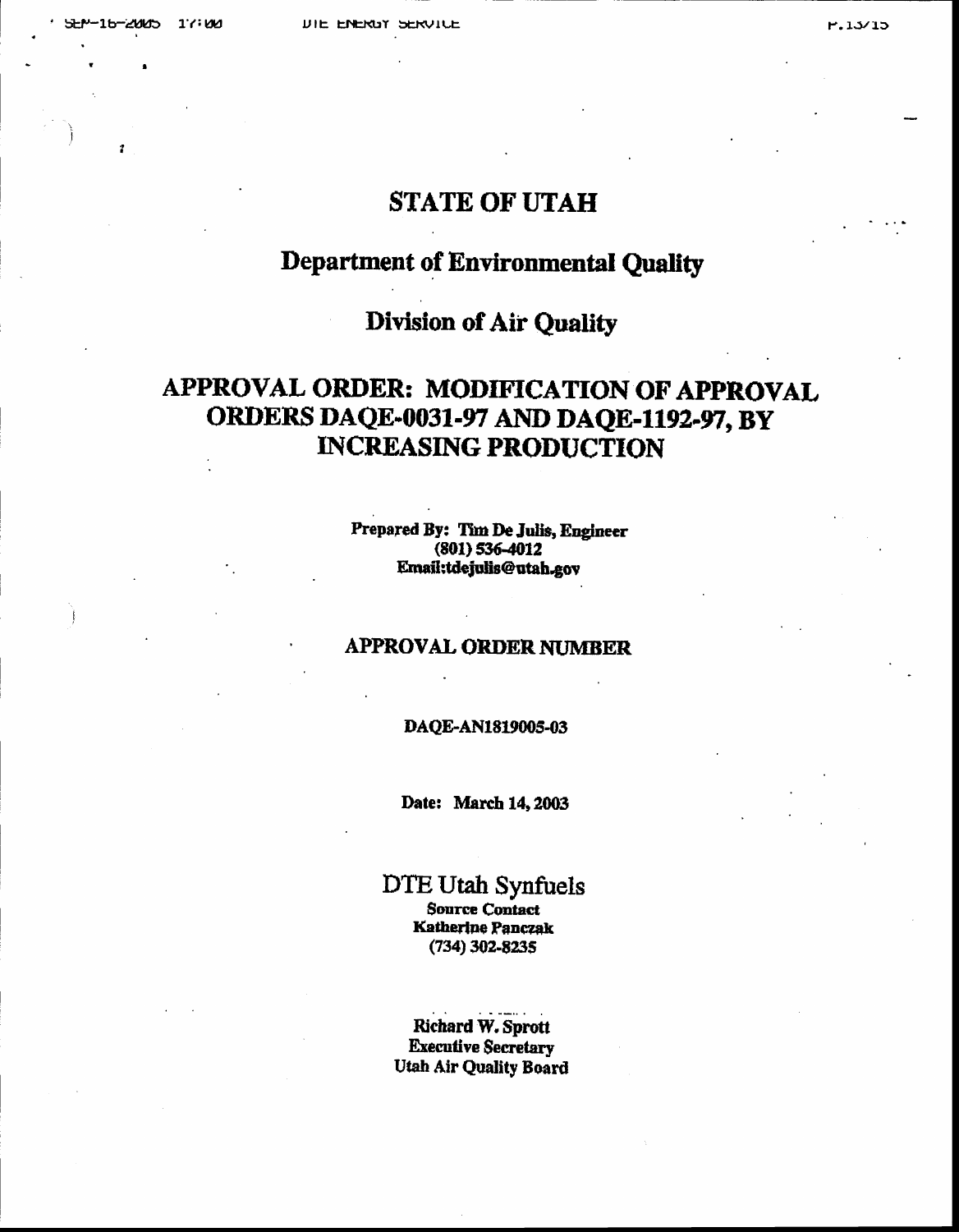#### Abstráct

DTE Utah Synfuels, L.L.C, a subsidiary of DTE Energy Services (DTE), owner and operator of the coal fines extrusion plant located at 4722 South 2000 East, Price Utah, Carbon County, requests permission to modify their operation as follows: increase production of agglomerated coal fines (synfuel) to 2,000,000 tons per 12-month period, replace outdoor coal handling equipment (raw material feed hopper, finished product feed hopper, raw material sizing screen, and associated conveyors) with similar size and capacity items, apply paving to areas frequently used by haul trucks and front-end loaders to control fugitive dust emissions. In spite of doubling production capacity at this plant, the extensive use of paving materials in operational areas and on haul roads has the effect of reducing estimated emissions from those found in DAQE-0031-97 or DAQE-1192-97.

Carbon County is an attainment area of the National Ambient Air Quality Standards (NAAQS) for all pollutants. New Source Performance Standards (NSPS) apply to this source (40 CFR 60 Subpart A -General Conditions, and Subpart Y - Standards of Performance for Coal Preparation Plants). National Emission Standards for Hazardous Air Pollutants (NESHAP) and Maximum Available Control Technology (MACT) regulations do not apply to this source. Title V of the 1990 Clean Air Act does not apply to this source.

The emissions, in tons per year, will change as follows:  $PM_{10}$  ( - 9.50), VOC ( + 0.10).

The changes in emissions will result in the following potential to emit totals:  $PM_{10}$  9.90, NO<sub>x</sub> 30.10, SO<sub>2</sub> 0.20, CO 25.20, VOC 2.70.

The project has been evaluated and found to be consistent with the requirements of the Utah Administrative Code Rule 307 (UAC R307). A public comment period was held in accordance with UAC R307-401-4 and no comments were received. This air quality Approval Order (AO) authorizes the project with the following conditions, and failure to comply with any of the conditions may constitute a violation of this order.

#### **General Conditions:**

 $1.$ This Approval Order (AO) applies to the following company.

| Site Office                 | Corporate Office Location    |  |
|-----------------------------|------------------------------|--|
| DTE Utah Synfuels, L.L.C.   | <b>DTE Energy Services</b>   |  |
| 4722 South 2000 East        | 414 South Main St. Suite 600 |  |
| Price, UT 84501             | Ann Arbor, MI 48104          |  |
| Phone Number (435) 637-7685 | $(734)$ 302-4800             |  |
| Fax Number (435) 637-7720   | $(734)$ 302-4802             |  |

The equipment listed in this AO shall be operated at the following location:

4722 South 2000 East, Price, Carbon County

Universal Transverse Mercator (UTM) Coordinate System: UTM Datum NAD27 4,376.00 kilometers Northing, 519.00 kilometers Easting, Zone 12